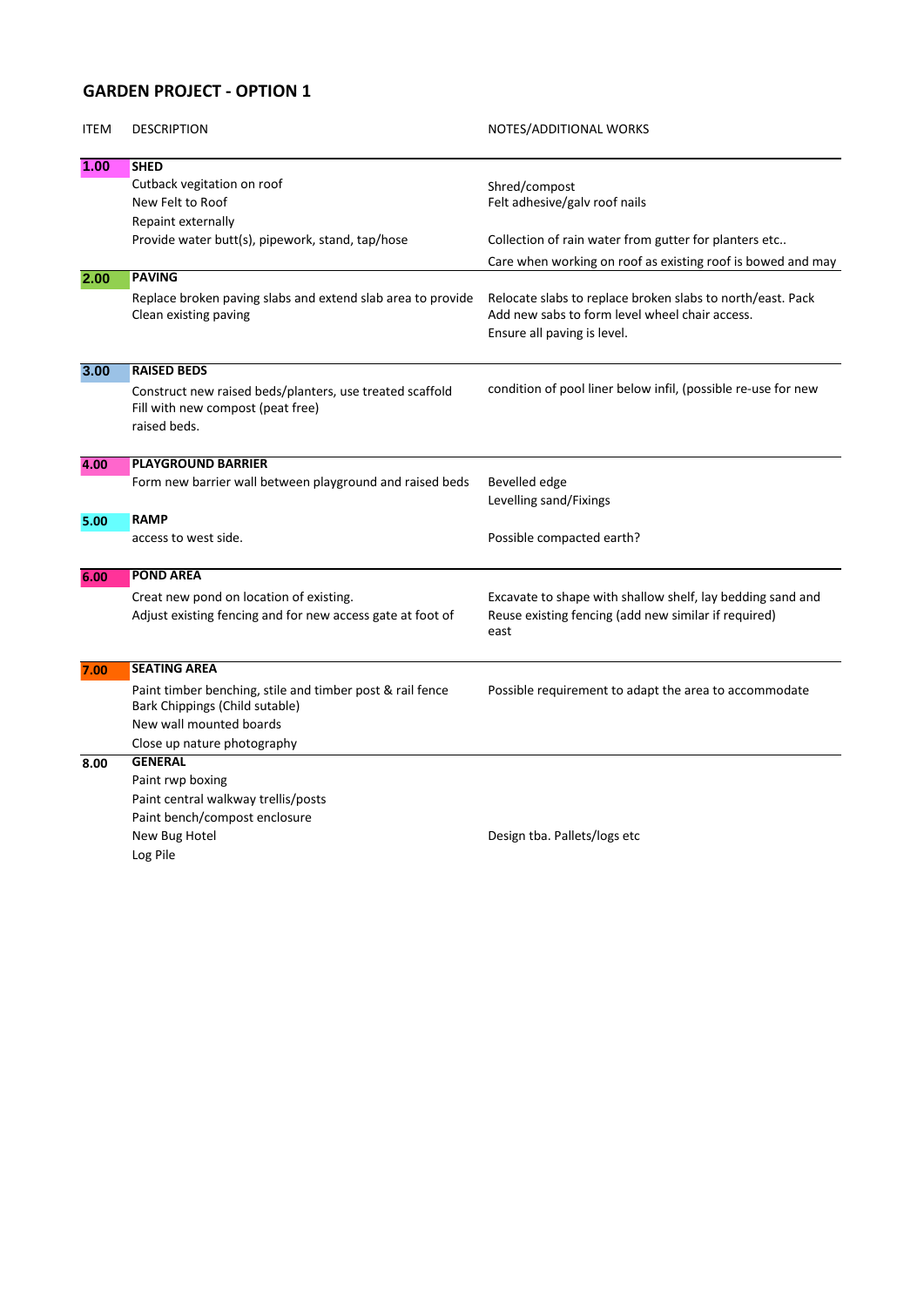## **WEST**

| <b>ITEM</b> | <b>DESCRIPTION</b>                                 | <b>ESTIMATED COSTS</b> | <b>NOTES</b>                             |  |  |
|-------------|----------------------------------------------------|------------------------|------------------------------------------|--|--|
| 1.00        | <b>SEATING AREA</b>                                |                        |                                          |  |  |
|             | Paint timber benching and timber post & rail fence | 50.00                  | Clean and paint                          |  |  |
|             | Bark Chippings (Child sutable) (10x100L bags)      | 80.00                  |                                          |  |  |
|             | Say 13sq.m                                         |                        |                                          |  |  |
|             | New wall mouted boards                             | 100                    | Type etc. tbc                            |  |  |
|             |                                                    | 230.00                 |                                          |  |  |
| 2.00        | POND                                               |                        |                                          |  |  |
|             | Install new pond                                   | 150                    | Remove existing and install new pond     |  |  |
|             | Relocate/adapt fencing                             | 10.00                  | Adjust fening to create a gate to north. |  |  |
|             | Gate/post/hinges/spring closer                     | 50.00                  |                                          |  |  |
|             | Bolts/Screws                                       | 15.00                  |                                          |  |  |
|             | Paint                                              | 20.00                  | Repaint timber                           |  |  |
|             |                                                    | 245.00                 |                                          |  |  |
| 3.00        | <b>GENERAL</b>                                     |                        |                                          |  |  |
|             | Paint bench/compost enclosure                      | 15.00                  |                                          |  |  |
|             | Paint central walkway trellis/posts                | 15.00                  |                                          |  |  |
|             |                                                    |                        | 30.00                                    |  |  |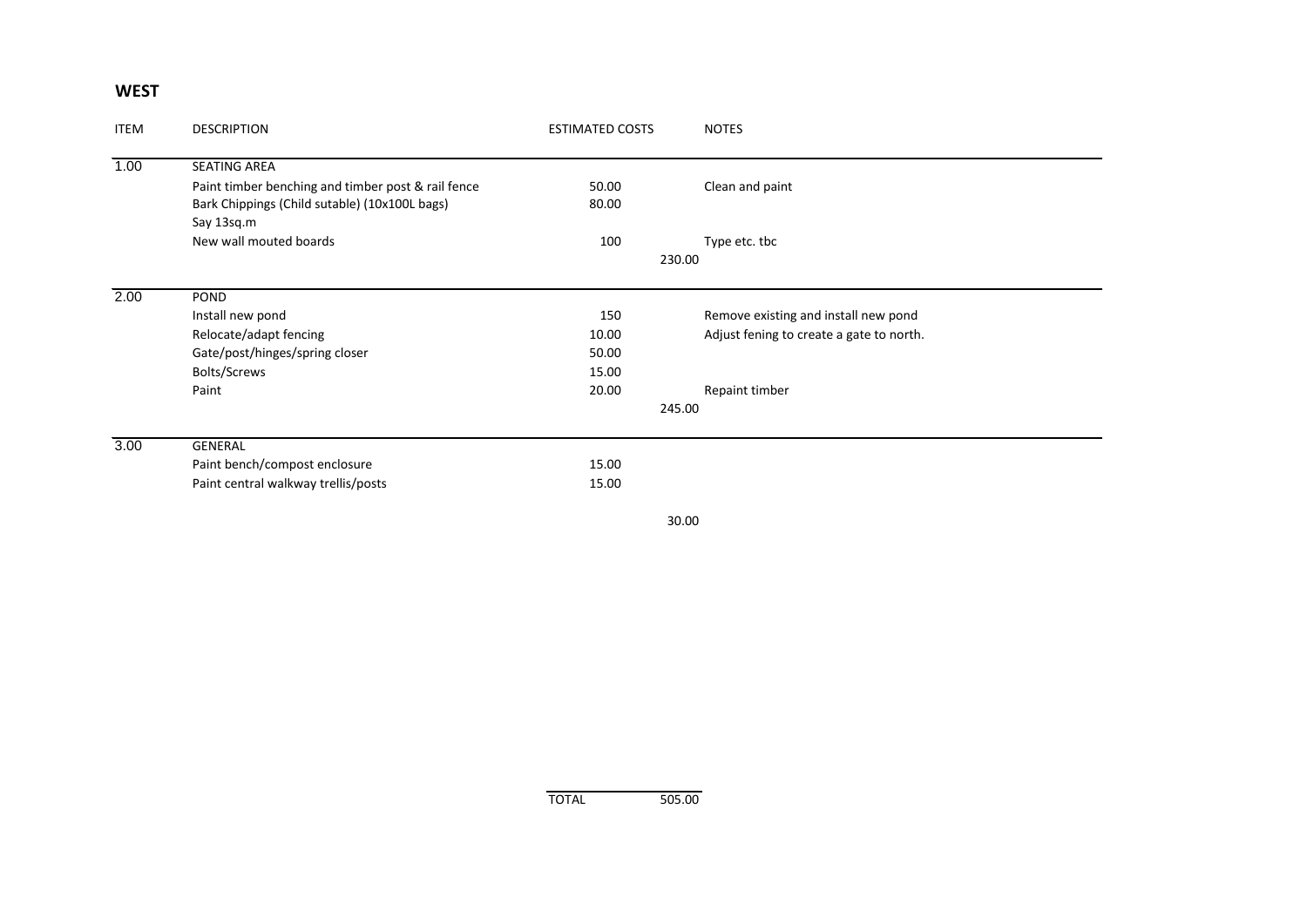## **EAST**

| <b>ITEM</b> | <b>DESCRIPTION</b>                               | <b>ESTIMATED COSTS</b> | <b>NOTES</b>                                  |
|-------------|--------------------------------------------------|------------------------|-----------------------------------------------|
| 1.00        | <b>PAVING</b>                                    |                        |                                               |
|             | New paving slabs                                 | 50.00                  | Relocate 6No. Existing.                       |
|             | Sharp sand / cement                              | 40.00                  | Add new sabs (say 10No.)                      |
|             |                                                  |                        | 90.00                                         |
| 2.00        | <b>RAISED BEDS</b>                               |                        |                                               |
|             | 6No. new raised beds (1200x900)                  |                        | Clear rubble from central area.               |
|             | Scaffold Boards 38x225x1800 6No. (£13)           | 78.00                  | Level surface                                 |
|             | Scaffold Boards 38x225x2400 6No. (£17)           | 102.00                 |                                               |
|             | Posts (75x75x1800) 6No. (£9.50)                  | 57.00                  |                                               |
|             | Bolts/Screws                                     | 25.00                  |                                               |
|             | Paint                                            | 12.00                  |                                               |
|             | Compost/peat free (say 5x50L bags / bed)         | 100.00                 |                                               |
|             |                                                  |                        | 374.00                                        |
| 3.00        | <b>BETWEEN RAINSED BEDS</b>                      |                        |                                               |
|             | Say 13sqm                                        |                        | Clear rubble from central area.               |
|             | HD weed fabric                                   | 50.00                  | Level surface                                 |
|             | Bark Chippings (Child sutable) (10x100L bags)    | 80.00                  |                                               |
|             |                                                  | 130.00                 |                                               |
| 4.00        | <b>TIMBER SLEEPERS</b>                           |                        |                                               |
|             | 5.4m length (6No. At 1.8mL)                      | 108.00                 | Beveled edge                                  |
|             | Leveling sand/Fixings                            | 50.00                  |                                               |
|             |                                                  | 158.00                 |                                               |
| 5.00        | <b>SHED</b>                                      |                        |                                               |
|             | Repaint externally                               | 30.00                  | Cutback vegitation on roof                    |
|             | New Felt to Roof                                 | 50.00                  |                                               |
|             | Felt adhesive/galv roof nails                    | 25.00                  |                                               |
|             | Provide water butt(s), pipework, stand, tap/hose | 60.00                  | Collection/storage of rain water from gutter. |
|             |                                                  | 165.00                 |                                               |
| 6.00        | <b>GENERAL</b>                                   |                        |                                               |
|             | Paint rwp boxing                                 | 10.00                  |                                               |